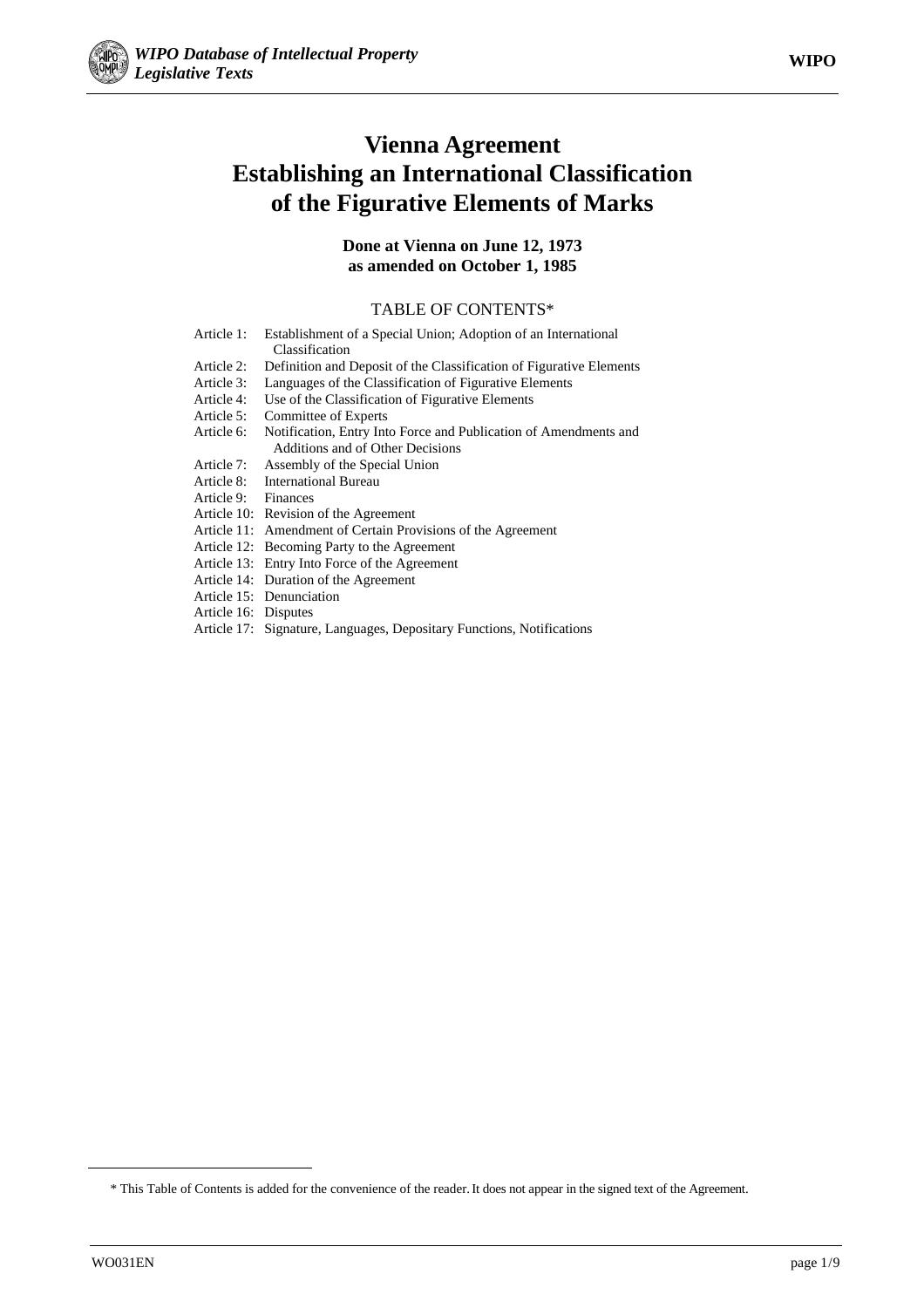

The Contracting Parties,

Having regard to Article 19 of the Paris Convention for the Protection of Industrial Property, of March 20, 1883, as revised at Brussels on December 14, 1900, at Washington on June 2, 1911, at The Hague on November 6, 1925, at London on June 2, 1934, at Lisbon on October 31, 1958, and at Stockholm on July 14, 1967,

Have agreed as follows:

#### **Article 1 Establishment of a Special Union; Adoption of an International Classification**

The countries to which this Agreement applies constitute a Special Union and adopt a common classification for the figurative elements of marks (hereinafter designated as "the Classification of Figurative Elements").

#### **Article 2 Definition and Deposit of the Classification of Figurative Elements**

(1) The Classification of Figurative Elements comprises a list of categories, divisions and sections in which the figurative elements of marks are classified, together with, as the case may be, explanatory notes.

(2) The Classification of Figurative Elements is contained in one authentic copy, in the English and French languages, signed by the Director General of the World Intellectual Property Organization (hereinafter designated respectively as "the Director General" and "the Organization") and deposited with him at the time that this Agreement is opened for signature.

(3) The amendments and additions referred to in Article 5(3)(i) shall also be contained in one authentic copy, in the English and French languages, signed by the Director General and deposited with him.

# **Article 3**

# **Languages of the Classification of Figurative Elements**

(1) The Classification of Figurative Elements shall be established in the English and French languages, both texts being equally authentic.

(2) The International Bureau of the Organization (hereinafter designated as "the International Bureau") shall establish, in consultation with the interested Governments, official texts of the Classification of Figurative Elements in the languages which the Assembly referred to in Article 7 may designate in accordance with paragraph (2)*(a)*(vi) of that Article.

#### **Article 4 Use of the Classification of Figurative Elements**

(1) Subject to the requirements prescribed by this Agreement, the scope of the Classification of Figurative Elements shall be that attributed to it by each country of the Special Union. In particular, the Classification of Figurative Elements shall not bind the countries of the Special Union in respect of the extent of the protection afforded to the mark.

(2) The competent Offices of the countries of the Special Union shall have the right to use the Classification of Figurative Elements either as a principal or as a subsidiary system.

(3) The competent Offices of the countries of the Special Union shall include in the official documents and publications relating to registrations and renewals of marks the numbers of the categories, divisions and sections in which the figurative elements of those marks are to be placed.

(4) The said numbers shall be preceded by the words "Classification of Figurative Elements" or an abbreviation thereof to be determined by the Committee of Experts referred to in Article 5.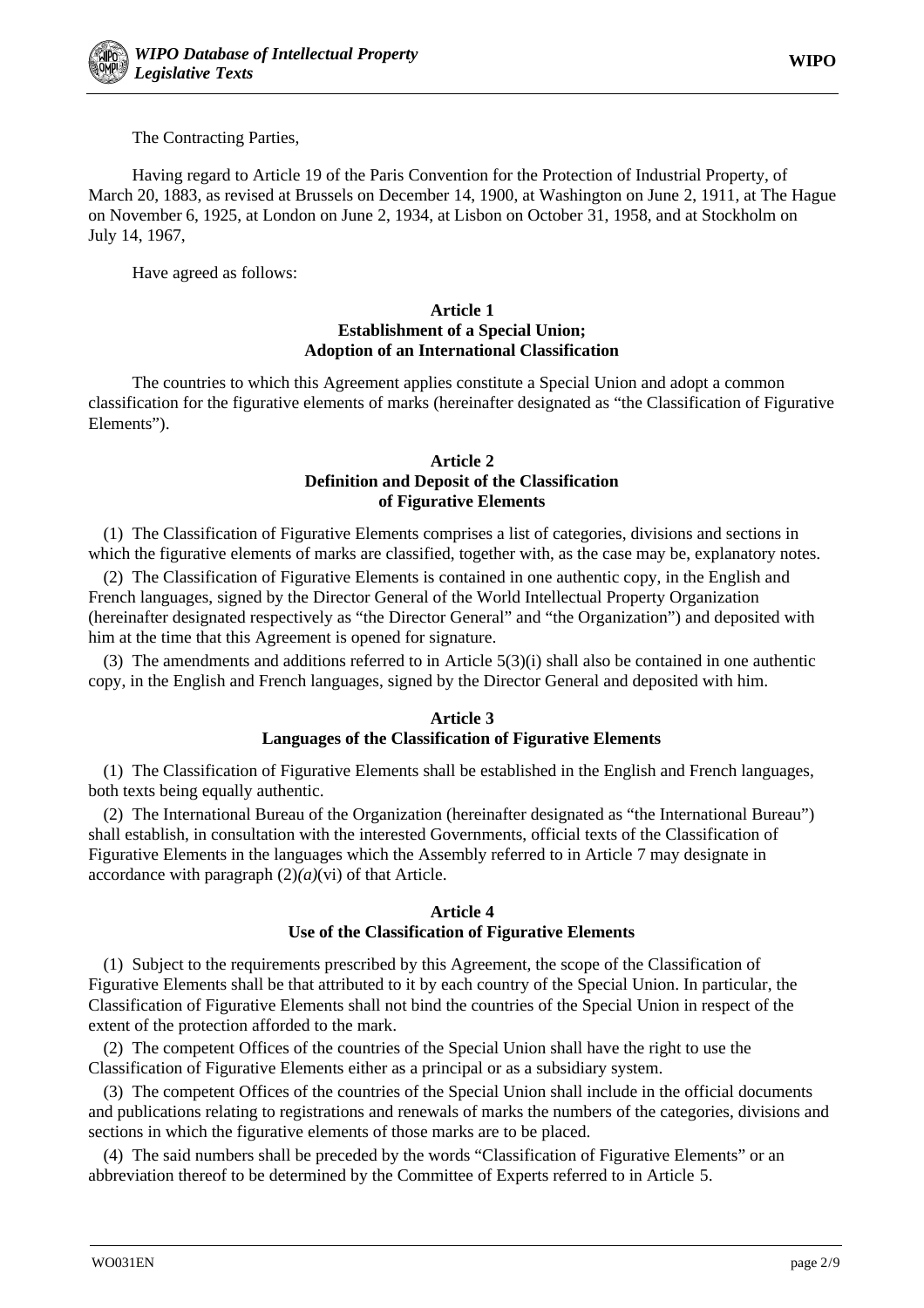(5) Any country may, at the time of its signature or of the deposit of its instrument of ratification or accession, declare that it does not undertake to include the numbers of all or some of the sections in official documents and publications relating to registrations and renewals of marks.

(6) If any country of the Special Union entrusts the registration of marks to an intergovernmental authority, it shall take all possible measures to ensure that that authority uses the Classification of Figurative Elements in accordance with this Article.

#### **Article 5 Committee of Experts**

(1) A Committee of Experts shall be set up in which each country of the Special Union shall be represented.

(2)

*(a)* The Director General may, and, if requested by the Committee of Experts, shall, invite countries not members of the Special Union which are members of the Organization or party to the Paris Convention for the Protection of Industrial Property to be represented by observers at meetings of the Committee of Experts.

*(b)* The Director General shall invite intergovernmental organizations specialized in the field of marks, of which at least one of the member countries is party to this Agreement, to be represented by observers at meetings of the Committee of Experts.

*(c)* The Director General may, and, if requested by the Committee of Experts, shall, invite representatives of other intergovernmental and international non-governmental organizations to participate in discussions of interest to them.

(3) The Committee of Experts shall:

(i) make amendments and additions to the Classification of Figurative Elements;

(ii) address recommendations to the countries of the Special Union for the purpose of facilitating the use of the Classification of Figurative Elements and promoting its uniform application;

(iii) take all the other measures which, without entailing financial implications for the budget of the Special Union or for the Organization, contribute towards facilitating the application of the Classification of Figurative Elements by developing countries;

(iv) have the right to establish subcommittees and working groups.

(4) The Committee of Experts shall adopt its own rules of procedure. The latter shall provide for the possibility of participation in meetings of the subcommittees and working groups of the Committee of Experts by those intergovernmental organizations referred to in paragraph (2)*(b)* which can make a substantial contribution to the development of the Classification of Figurative Elements.

(5) Proposals for amendments or additions to the Classification of Figurative Elements may be made by the competent Office of any country of the Special Union, the International Bureau, any intergovernmental organization represented in the Committee of Experts pursuant to paragraph (2)*(b)* and any country or organization specially invited by the Committee of Experts to submit such proposals. The proposals shall be communicated to the International Bureau, which shall submit them to the members of the Committee of Experts and to the observers not later than two months before the session of the Committee of Experts at which the said proposals are to be considered.

(6)

*(a)* Each country member of the Committee of Experts shall have one vote.

*(b)* The decisions of the Committee of Experts shall require a simple majority of the countries represented and voting.

*(c)* Any decision which is regarded by one-fifth of the countries represented and voting as giving rise to a modification of the basic structure of the Classification of Figurative Elements or as entailing a substantial amount of reclassification shall require a majority of three-fourths of the countries represented and voting.

*(d)* Abstentions shall not be considered as votes.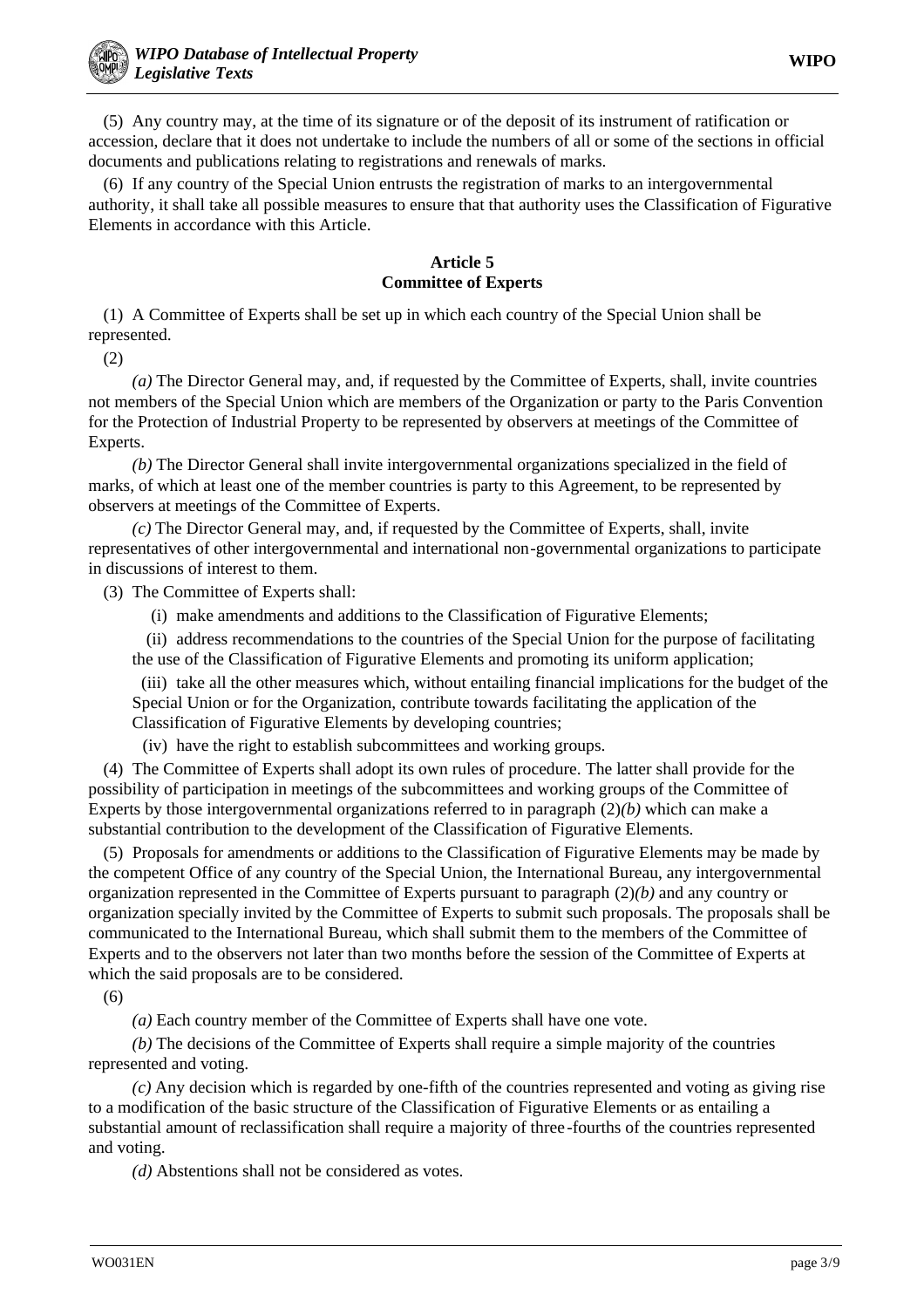#### **Article 6 Notification, Entry Into Force and Publication of Amendments and Additions and of Other Decisions**

(1) Every decision of the Committee of Experts concerning the adoption of amendments and additions to the Classification of Figurative Elements, and the recommendations of the Committee of Experts, shall be notified by the International Bureau to the competent Offices of the countries of the Special Union. The amendments and additions shall enter into force six months after the date of dispatch of the notifications.

(2) The International Bureau shall incorporate in the Classification of Figurative Elements amendments and additions which have entered into force. Announcements of the amendments and additions shall be published in such periodicals as may be designated by the Assembly referred to in Article 7.

#### **Article 7 Assembly of the Special Union**

(1)

*(a)* The Special Union shall have an Assembly consisting of the countries of the Special Union.

*(b)* The Government of each country of the Special Union shall be represented by one delegate, who may be assisted by alternate delegates, advisors and experts.

*(c)* Any intergovernmental organization referred to in Article 5(2)*(b)* may be represented by an observer in the meetings of the Assembly, and, if the Assembly so decides, in those of such committees or working groups as may have been established by the Assembly.

*(d)* The expenses of each delegation shall be borne by the Government which has appointed it. (2)

*(a)* Subject to the provisions of Article 5, the Assembly shall:

(i) deal with all matters concerning the maintenance and development of the Special Union and the implementation of this Agreement;

(ii) give directions to the International Bureau concerning the preparation for revision conferences;

(iii) review and approve the reports and activities of the Director General concerning the Special Union, and give him all necessary instructions concerning matters within the competence of the Special Union;

(iv) determine the program and adopt the biennial budget of the Special Union, and approve its final accounts;

(v) adopt the financial regulations of the Special Union;

(vi) decide on the establishment of official texts of the Classification of Figurative Elements in languages other than English and French;

(vii) establish such committees and working groups as it deems appropriate to achieve the objectives of the Special Union;

(viii) determine, subject to paragraph  $(1)(c)$ , which countries not members of the Special Union and which intergovernmental and international non-governmental organizations shall be admitted as observers to its meetings, and to those of any committee or working group established by it;

(ix) take any other appropriate action designed to further the objectives of the Special Union;

(x) perform such other functions as are appropriate under this Agreement.

*(b)* With respect to matters which are of interest also to other Unions administered by the Organization, the Assembly shall make its decision after having heard the advice of the Coordination Committee of the Organization.

(3)

*(a)* Each country member of the Assembly shall have one vote.

*(b)* One-half of the countries members of the Assembly shall constitute a quorum.

*(c)* In the absence of the quorum, the Assembly may make decisions but, with the exception of decisions concerning its own procedure, all such decisions shall take effect only if the conditions set forth hereinafter are fulfilled. The International Bureau shall communicate the said decisions to the countries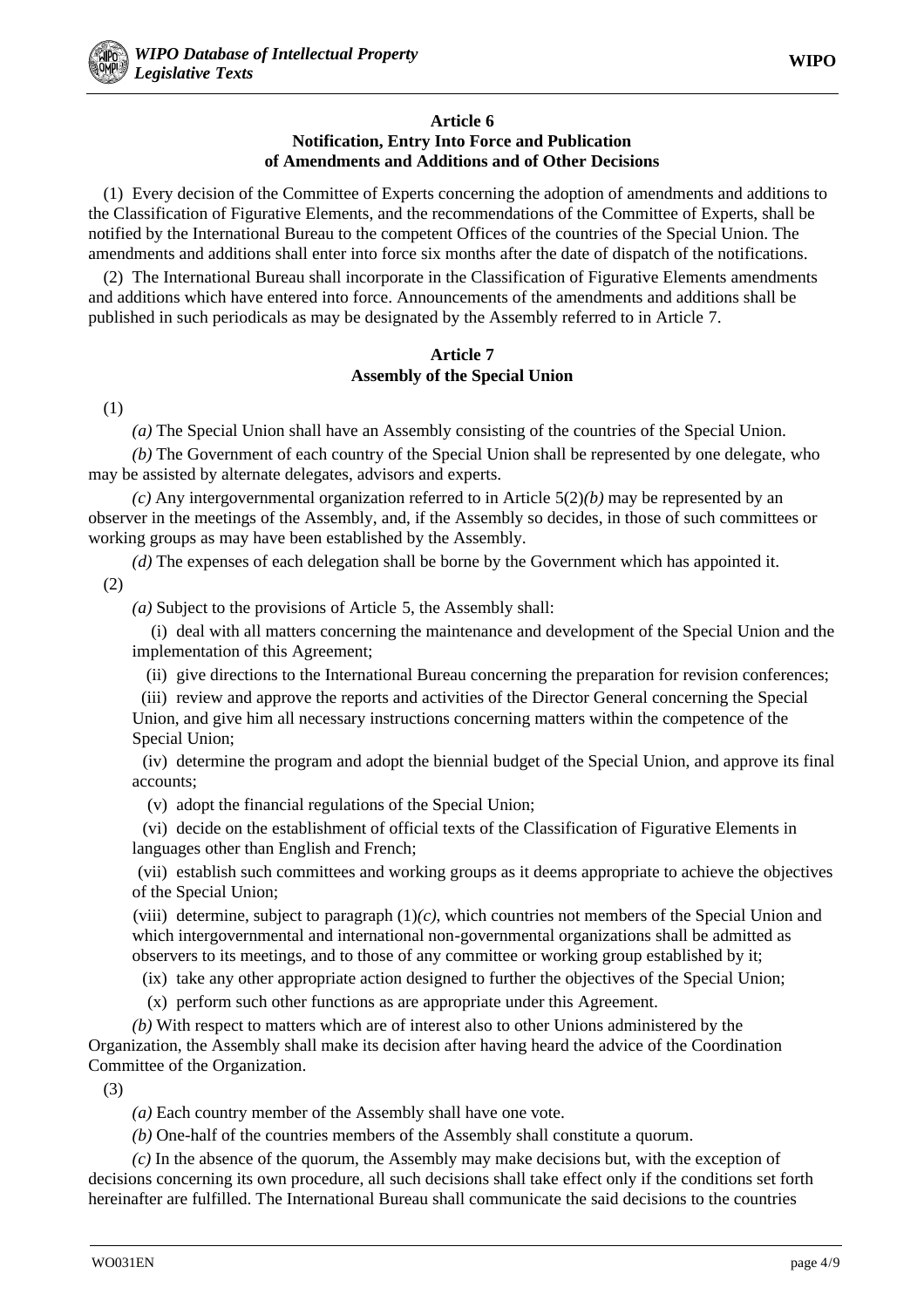members of the Assembly which were not represented and shall invite them to express in writing their vote or abstention within a period of three months from the date of the communication. If, at the expiration of this period, the number of countries having thus expressed their vote or abstention attains the number of countries which was lacking for attaining the quorum in the session itself, such decisions shall take effect provided that at the same time the required majority still obtains.

*(d)* Subject to the provisions of Article 11(2), the decisions of the Assembly shall require two-thirds of the votes cast.

*(e)* Abstentions shall not be considered as votes.

*(f)* A delegate may represent, and vote in the name of, one country only.

(4)

*(a)* The Assembly shall meet once in every second calendar year in ordinary session upon convocation by the Director General and, in the absence of exceptional circumstances, during the same period and at the same place as the General Assembly of the Organization.

*(b)* The Assembly shall meet in extraordinary session upon convocation by the Director General, at the request of one-fourth of the countries members of the Assembly.

*(c)* The agenda of each session shall be prepared by the Director General.

(5) The Assembly shall adopt its own rules of procedure.

# **Article 8 International Bureau**

(1)

*(a)* Administrative tasks concerning the Special Union shall be performed by the International Bureau.

*(b)* In particular, the International Bureau shall prepare the meetings and provide the secretariat of the Assembly, the Committee of Experts and such other committees or working groups as may have been established by the Assembly or the Committee of Experts.

*(c)* The Director General shall be the chief executive of the Special Union and shall represent the Special Union.

(2) The Director General and any staff member designated by him shall participate, without the right of vote, in all meetings of the Assembly, the Committee of Experts and such other committees or working groups as may have been established by the Assembly or the Committee of Experts. The Director General or a staff member designated by him shall be ex officio secretary of those bodies.

(3)

*(a)* The International Bureau shall, in accordance with the directions of the Assembly, make the preparations for revision conferences.

*(b)* The International Bureau may consult with intergovernmental and international non-governmental organizations concerning preparations for revision conferences.

*(c)* The Director General and persons designated by him shall take part, without the right to vote, in the discussions at revision conferences.

(4) The International Bureau shall carry out any other tasks assigned to it.

# **Article 9 Finances**

(1)

*(a)* The Special Union shall have a budget.

*(b)* The budget of the Special Union shall include the income and expenses proper to the Special Union, its contribution to the budget of expenses common to the Unions administered by the Organization and, where applicable, the sum made available to the budget of the Conference of the Organization.

*(c)* Expenses not attributable exclusively to the Special Union but also to one or more other Unions administered by the Organization shall be considered as expenses common to the Unions. The share of the Special Union in such common expenses shall be in proportion to the interest the Special Union has in them.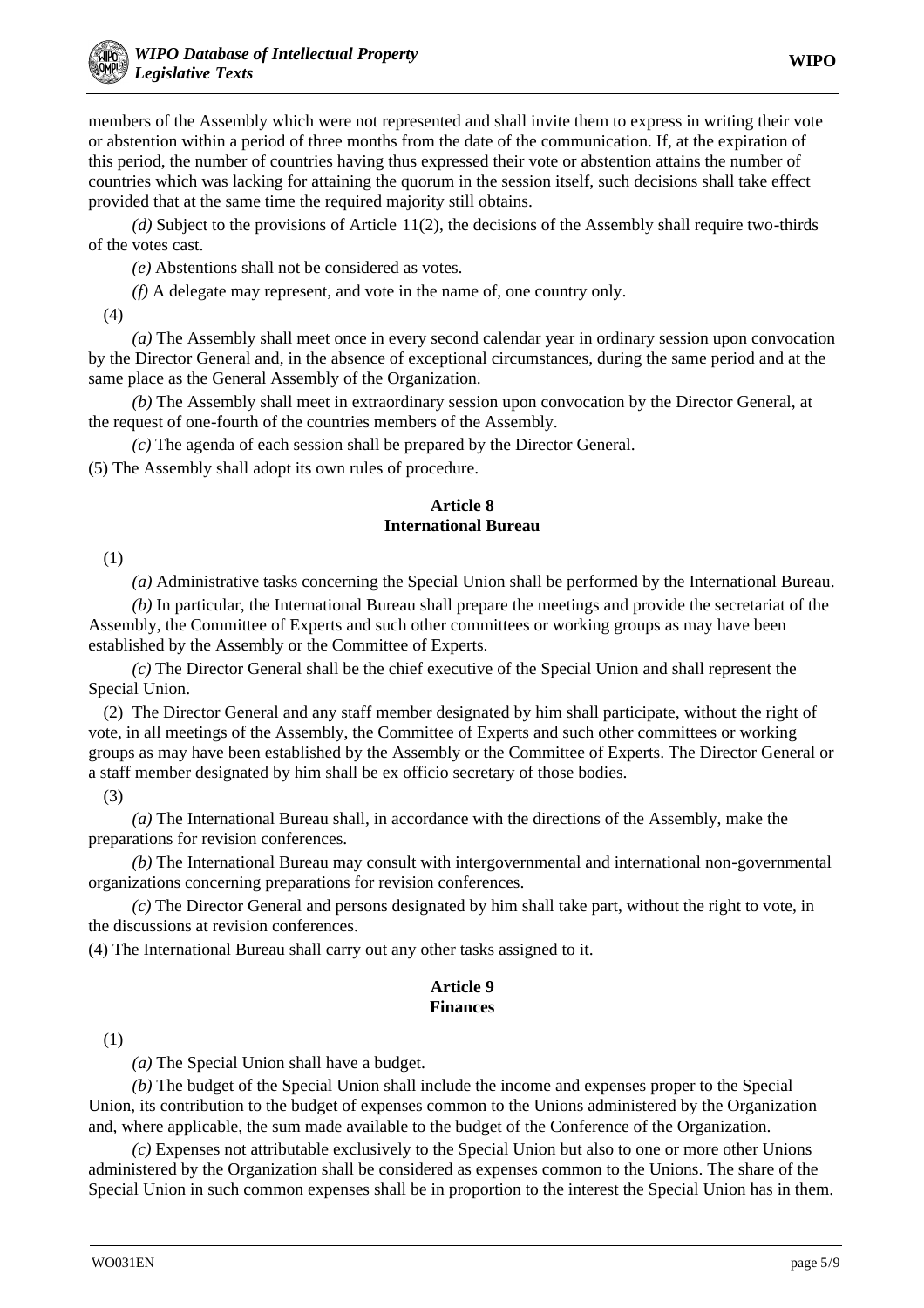(2) The budget of the Special Union shall be established with due regard to the requirements of coordination with the budgets of the other Unions administered by the Organization.

(3) The budget of the Special Union shall be financed from the following sources:

(i) contributions of the countries of the Special Union;

(ii) fees and charges due for services rendered by the International Bureau in relation to the Special Union;

(iii) sale of, or royalties on, the publications of the International Bureau concerning the Special Union;

(iv) gifts, bequests and subventions;

(v) rents, interests and other miscellaneous income.

(4)

*(a)* For the purpose of establishing its contribution referred to in paragraph (3)(i), each country of the Special Union shall belong to the same class as it belongs to in the Paris Union for the Protection of Industrial Property, and shall pay its annual contribution on the basis of the same number of units as is fixed for that class in that Union.

*(b)* The annual contribution of each country of the Special Union shall be an amount in the same proportion to the total sum to be contributed to the budget of the Special Union by all countries as the number of its units is to the total of the units of all contributing countries.

*(c)* Contributions shall become due on the first of January of each year.

*(d)* A country which is in arrears in the payment of its contributions may not exercise its right to vote in any organ of the Special Union if the amount of its arrears equals or exceeds the amount of the contributions due from it for the preceding two full years. However, any organ of the Special Union may allow such a country to continue to exercise its right to vote in that organ if, and as long as, it is satisfied that the delay in payment is due to exceptional and unavoidable circumstances.

*(e)* If the budget is not adopted before the beginning of a new financial period, it shall be at the same level as the budget of the previous year, as provided in the financial regulations.

(5) The amount of the fees and charges due for services rendered by the International Bureau in relation to the Special Union shall be established, and shall be reported to the Assembly, by the Director General. (6)

*(a)* The Special Union shall have a working capital fund which shall be constituted by a single payment made by each country of the Special Union. If the fund becomes insufficient, the Assembly shall decide to increase it.

*(b)* The amount of the initial payment of each country to the said fund or of its participation in the increase thereof shall be a proportion of the contribution of that country for the year in which the fund is established or the decision to increase it is made.

*(c)* The proportion and the terms of payment shall be fixed by the Assembly on the proposal of the Director General and after it has heard the advice of the Coordination Committee of the Organization. (7)

*(a)* In the headquarters agreement concluded with the country on the territory of which the Organization has its headquarters, it shall be provided that, whenever the working capital fund is insufficient, such country shall grant advances. The amount of those advances and the conditions on which they are granted shall be the subject of separate agreements, in each case, between such country and the Organization.

*(b)* The country referred to in subparagraph *(a)* and the Organization shall each have the right to denounce the obligation to grant advances, by written notification. Denunciation shall take effect three years after the end of the year in which it was notified.

(8) The auditing of the accounts shall be effected by one or more of the countries of the Special Union of by external auditors, as provided in the financial regulations. They shall be designated, with their agreement, by the Assembly.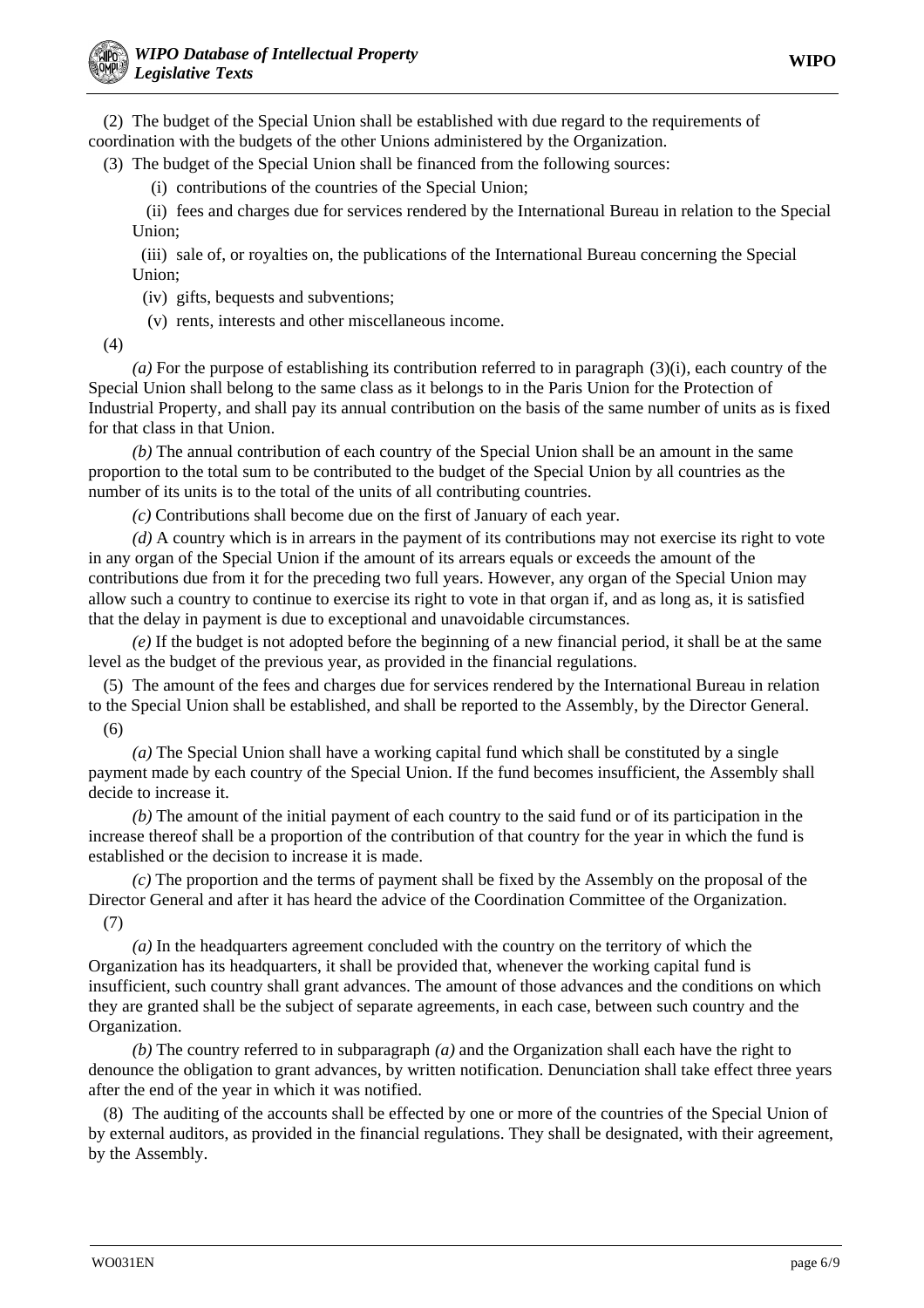# **Article 10 Revision of the Agreement**

(1) This Agreement may be revised from time to time by a special conference of the countries of the Special Union.

(2) The convocation of any revision conference shall be decided by the Assembly.

(3) Articles 7, 8, 9 and 11 may be amended either by a revision conference of according to the provisions of Article 11.

# **Article 11 Amendment of Certain Provisions of the Agreement**

(1) Proposals for the amendment of Articles 7, 8, 9 and of the present Article may be initiated by any country of the Special Union or by the Director General. Such proposals shall be communicated by the Director General to the countries of the Special Union at least six months in advance of their consideration by the Assembly.

(2) Amendments to the Articles referred to in paragraph (1) shall be adopted by the Assembly. Adoption shall require three-fourth of the votes cast, provided that any amendment to Article 7 and to the present paragraph shall require four-fifth of the votes cast.

(3)

*(a)* Any amendment to the Articles referred to in paragraph (1) shall enter into force one month after written notification of acceptance, effected in accordance with their respective constitutional process, have been received by the Director General from three-fourth of the countries members of the Special Union at the time the amendment was adopted.

*(b)* Any amendment to the said Articles thus accepted shall bind all the countries which are members of the Special Union at the time the amendment enters into force, provided that any amendment increasing the financial obligations of countries of the Special Union shall bind only those countries which have notified their acceptance of such amendment.

*(c)* Any amendment accepted in accordance with the provisions of subparagraph *(a)* shall bind all countries which the amendment entered into force in accordance with the provisions of subparagraph *(a)*.

#### **Article 12 Becoming Party to the Agreement**

(1) Any country party to the Paris Convention for the Protection of Industrial Property may become party to this Agreement by:

- (i) signature followed by the deposit of an instrument of ratification, or
- (ii) deposit of an instrument of accession.
- (2) Instrument of ratification or accession shall be deposited with the Director General.

(3) The provisions of Article 24 of the Stockholm Act of the Paris Convention for the Protection of Industrial Property shall apply to this Agreement.

(4) Paragraph (3) shall in no way be understood as implying the recognition or tacit acceptance by a country of the Special Union of the factual situation concerning a territory to which this Agreement is made applicable by another country by virtue of the said paragraph.

#### **Article 13 Entry Into Force of the Agreement**

(1) With respect to the first five countries which have deposited their instruments of ratification or accession, this Agreement shall enter into force three months after the fifth instrument of ratification or accession has been deposited.

(2) With respect to any country other than those for which this Agreement has entered into force in accordance with paragraph (1), it shall enter into force three months after the date on which its ratification or accession was notified by the Director General, unless a subsequent date has been indicated in the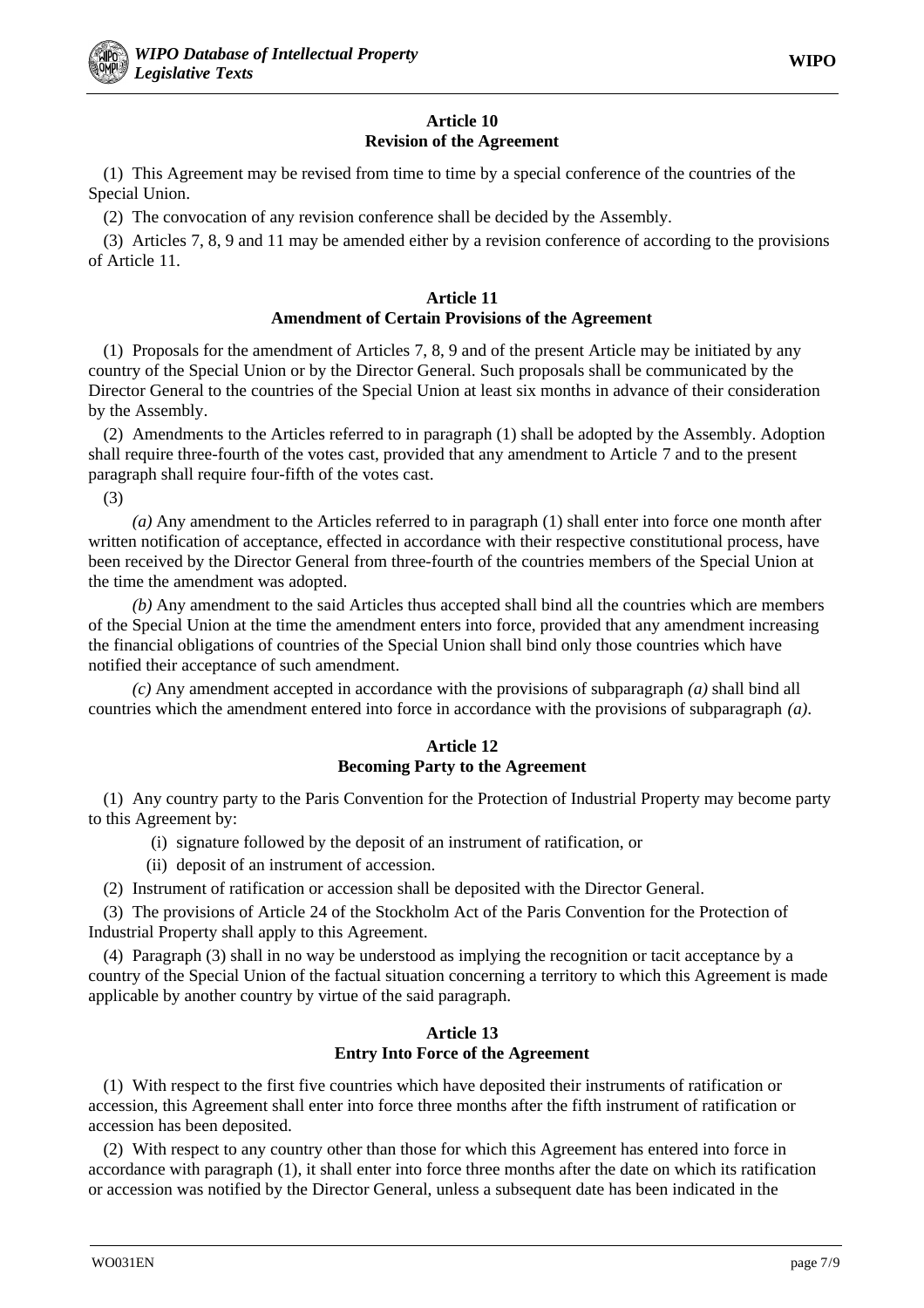instrument of ratification or accession. In the latter case, this Agreement shall enter into force with respect to that country on the date thus indicated.

(3) Ratification or accession shall automatically entail acceptance of all the clauses and admission to all the advantages of this Agreement.

# **Article 14 Duration of the Agreement**

This Agreement shall have the same duration as the Paris Convention for the Protection of Industrial Property.

# **Article 15 Denunciation**

(1) Any country of the Special Union may denounce this Agreement by notification addressed to the Director General.

(2) Denunciation shall take effect one year after the day on which the Director General has received the notification.

(3) The right of denunciation provided by this Article shall not be exercised by any country before the expiration of five years from the date upon which it becomes a member of the Special Union.

# **Article 16 Disputes**

(1) Any dispute between two or more countries of the Special Union concerning the interpretation or application of this Agreement, not settled by negotiation, may, by any one of the countries concerned, be brought before the International Court of Justice by application in conformity with the Statute of the Court, unless the countries concerned agree on some other method of settlement. The country bringing the dispute before the Court shall inform the International Bureau; the International Bureau shall bring the matter to the attention of the other countries of the Special Union.

(2) Each country may, at the time it signs this Agreement or deposits its instrument of ratification or accession, declare that it does not consider itself bound by the provisions of paragraph (1). With regard to any dispute between any country having made such a declaration and any other country of the Special Union, the provisions of paragraph (1) shall not apply.

(3) Any country having made a declaration in accordance with the provisions of paragraph (2) may, at any time, withdraw its declaration by notification addressed to the Director General.

# **Article 17 Signature, Languages, Depositary Functions, Notifications**

(1)

*(a)* This Agreement shall be signed in a single original in the English and French languages, both texts being equally authentic.

*(b)* This Agreement shall remain open for signature at Vienna until December 31, 1973.

*(c)* The original of this Agreement, when no longer open for signature, shall be deposited with the Director General.

(2) Official texts shall be established by the Director General, after consultation with the interested Governments, in such other languages as the Assembly may designate.

(3)

*(a)* The Director General shall transmit two copies, certified by him, of the signed text of this Agreement to the Governments of the countries that have signed it and, on request, to the Government of any other country.

*(b)* The Director General shall transmit two copies, certified by him, of any amendment to this Agreement to the Governments of all countries of the Special Union and, on request, to the Government of any other country.